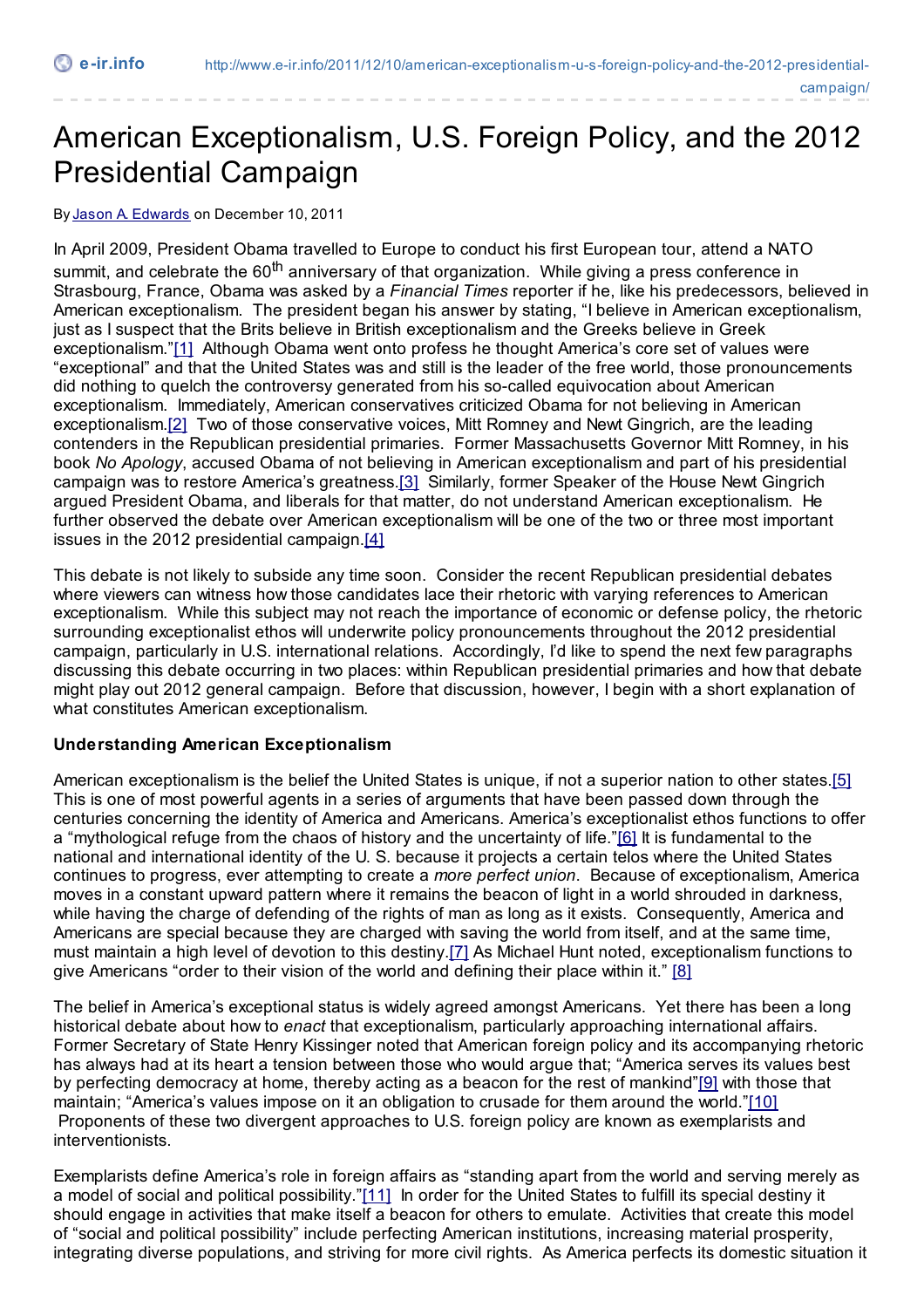becomes an even greater symbol for nation-states to copy. The image of an exemplar nation is how the United States fulfills its destiny to influence the affairs of the world. However, proponents of this mission also argue that achieving and maintaining an exemplar status is a full time job. To do more (such as meddling in the affairs of other states) would not do much good for those nations or for the United States because it puts an undue burden upon the American people.

Summing up exemplarist anxieties, historian H.W. Brands noted that, "in attempting to save the world, and probably failing, America could risk losing its democratic soul."[\[12\]](http://www.e-ir.info/2011/12/10/american-exceptionalism-u-s-foreign-policy-and-the-2012-presidential-campaign/#_edn12) For proponents of the exemplar mission, the United States stands as a beacon of freedom, not as a force that intervenes in the affairs of other states. In this sense, America's mission of exemplar acts as a deterrent to getting heavily involved with other nation-states, which protects America's body politic.

On the other hand, interventionists argue the United States must project exceptionalism through active engagement of the world not only economically, but politically, culturally, and socially[.\[13\]](http://www.e-ir.info/2011/12/10/american-exceptionalism-u-s-foreign-policy-and-the-2012-presidential-campaign/#_edn13) Interventionists assert the world has fundamentally changed since the early days of the republic when exemplarist ideas gained favor over America's international conduct. In the modern era, the United States has largely helped to build a global environment that has more democracy, more freedom, more integration, more interconnectedness, and less conflict then ever before. American involvement with the world has only enhanced its exceptionalism, not undermined it. Because of that, the United States must defend what it has helped to build or it will undermine its status as an exceptional nation, as well as the global order in general. Accordingly, interventionists maintain the United States' exceptionalist heritage requires it to take responsibility for leading the world in continued progress and defending those who subscribe to similar ideals. Ultimately, this interventionist mission underwrites the American role as "leader of the free world."

Throughout American history, exemplarists and interventionists have been at odds as to what the proper role in the United States should be[.\[14\]](http://www.e-ir.info/2011/12/10/american-exceptionalism-u-s-foreign-policy-and-the-2012-presidential-campaign/#_edn14) It seems to be at its greatest apex when there is great transition and anxiety about America's position in the world. With the global economic crisis; an American people weary of war; high debt and unemployment at home; the constant drumbeat that the United States is in decline; constant discord amongst its politicians; and polarization of the political discourse within the United States – it is no wonder that this debate has manifested itself in 2012. For our purposes here that debate has been most starkly found within the Republican presidential primary fight and most likely will spill over into the 2012 general election.

## **An Exceptional Debate Within Republican Circles**

Michigan Republican Senator Arthur Vandenberg famously noted that "politics stops at the water's edge." According to conventional wisdom, Vandenberg's words rang true, particularly after World War II where the United States turned away from focusing on domestic affairs to engaging in a much more prominent global leadership role. Beneath the surface of this supposed truism is a much more complicated story of arguments concerning America's global position in the Democratic and Republican parties. The debate within Republican circles is one the GOP has fought amongst itself for almost a century. During the Senate debate over the League of Nations Republican opposition to joining the League was not uniform, varying amid differing camps of senators. In one camp were senators, such as Hiram Johnson of California, who opposed joining the League of Nations at all costs[.\[15\]](http://www.e-ir.info/2011/12/10/american-exceptionalism-u-s-foreign-policy-and-the-2012-presidential-campaign/#_edn15) No amount of concessions could have made Johnson and his irreconcilables give up their exemplarist position, a position they asserted was the only *true* U.S. foreign policy because it was how the Founding Fathers dealt with international affairs[.\[16\]](http://www.e-ir.info/2011/12/10/american-exceptionalism-u-s-foreign-policy-and-the-2012-presidential-campaign/#_edn16) For Johnson and others, that foreign policy had worked for over hundred years of America's existence; thus, there was no point in abandoning it now. In another camp were senators, like Henry Cabot Lodge of Massachusetts, who were ardent internationalists, but were not willing to endorse joining the League until sufficient guarantees were made protecting U.S. sovereignty over certain areas of policy (e.g. immigration)[.\[17\]](http://www.e-ir.info/2011/12/10/american-exceptionalism-u-s-foreign-policy-and-the-2012-presidential-campaign/#_edn17) If President Wilson had made those concessions it is very possible the Senate would have easily approved the treaty.

Exemplarists dominated Republican foreign policy rhetoric up until World War II. Because of the Japanese attack on Pearl Harbor and the rise of the Soviet Union it is often assumed that all exemplarists suddenly had a change of heart and endorsed an interventionist foreign policy; thereby, making Vandeberg's wisdom ring true. Yet there was vehement opposition among Republicans after World War II against the United States taking up a much larger role in foreign affairs. Ohio Senator Robert Taft was the biggest voice against the United States taking an active role in global affairs. Taft was reluctant for America to join the United Nations; had serious reservations about the Truman Doctrine and Marshall Plan; opposed the U.S. joining NATO; and was a vocal critic of involvement in the Korean War[.\[18\]](http://www.e-ir.info/2011/12/10/american-exceptionalism-u-s-foreign-policy-and-the-2012-presidential-campaign/#_edn18) Although, Taft failed to win the debate over these policies and failed to win the 1952 Republican presidential nomination his beliefs on foreign policy and his supporters caused massive headaches for the Truman and Eisenhower administration within Congress. As such in U.S. foreign policy, politics has never really stopped at the water's edge.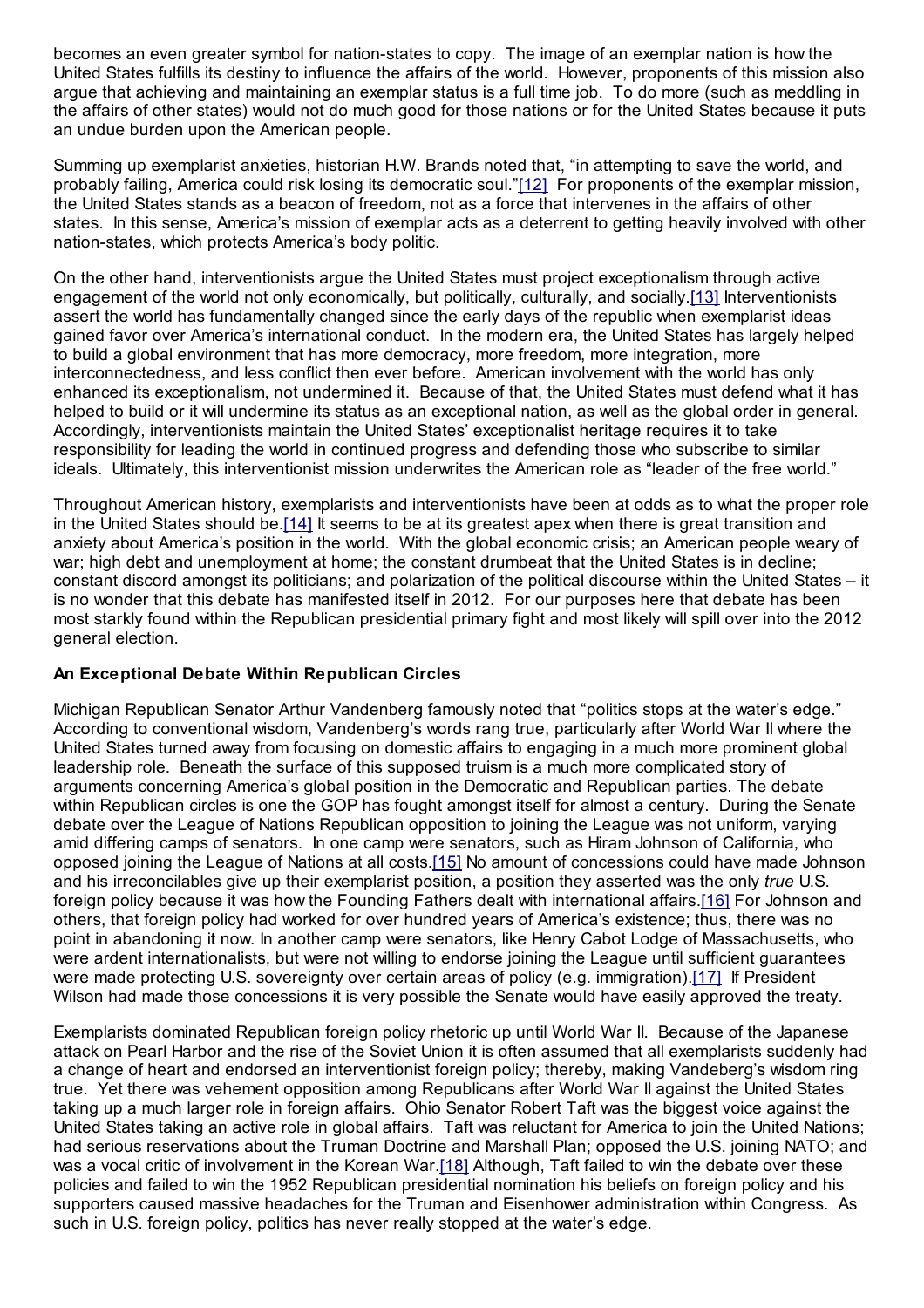Fast forward to present day and the debate between exemplarists and interventionists continues. The debate is, as it always has been, over how the United States influences the affairs of the world and the means used to influence in. The two most prominent exemplarists are former Utah Governor Jon Huntsman and Texas Representative Ron Paul. Paul and Huntsman maintain America's example as a great nation is sufficient for a global leadership role. Both men have continuously argued in the Republican primary debates that the United States needs to curtail, particularly militarily, its global position abroad. Both men advocate the United States begin to leave Afghanistan immediately and that the United States needs to reconsider its positioning of military forces around the world. Both are advocates of repositioning and even bringing home American military forces that remain in Europe and other nations.

If Ron Paul had his way he would abandon what he asserts is America's penchant for empire. Under Paul's foreign policy, the United States would return to a non-interventionist foreign policy where the U.S. would abandon most, if not all, military installations abroad; end our membership in international organizations; keep American military forces on American soil; and proscribe U.S. contact with the world would be over matters concerning trade and not much else.[\[19\]](http://www.e-ir.info/2011/12/10/american-exceptionalism-u-s-foreign-policy-and-the-2012-presidential-campaign/#_edn19) Huntsman is not as radical in cutting most ties within foreign affairs, but he would dramatically reduce America's military commitments abroad, reduce some involvement in international organizations, and increase focus on diplomacy and trade, particularly in Asia, which is his area of expertise. Huntsman has advocated he would focus much more of his energy on rebuilding the American economy because that will increase the global perception that the United States is a nation to emulate. In turn, this emulation assures, revives, and restores America's greatness.

Interventionists, like Governor Romney and Speaker Newt Gingrich as well as the other candidates, favor a much more muscular approach to foreign policy, going so far as to continually invoke President Reagan's foreign policy mantra of "peace through strength." These candidates, all favor increasing the defense budget; curtailing foreign aid and some cases cutting it altogether; getting tougher on rogue nations like Syria, North Korea, and Iran through increased sanctions and potential military action; rethinking and potentially reducing involvement with the United Nations; actively promoting democracy abroad; and using whatever means necessary to fight and potentially expand the war on terrorism[.\[20\]](http://www.e-ir.info/2011/12/10/american-exceptionalism-u-s-foreign-policy-and-the-2012-presidential-campaign/#_edn20) According to these Republican presidential candidates, in order to maintain and continually promote the spread of democracy, as well as deal with emerging threats from across the world, the United States must continue and extend its role as a world leader. Interventionist Republican presidential candidates describe exemplarists, like Representative Paul and Governor Huntsman, as naïve "isolationists" who do not understand the modern integrated and interconnected world the United States faces. To abandon our leadership position would undercut U.S. influence and diminish America's exceptionalist ethos.

## **The 2012 General Presidential Election**

It is more than likely that the interventionist position amongst Republicans will carry the day in the presidential primaries. Despite the fact that Obama continually advocates the United States must maintain its global leadership position, the likely Republican nominee will argue Obama does not believe in and/or does not operate in a way that promotes American exceptionalism. Based on the criticisms leveled at the Obama administration over the past three years, this debate is most likely to center upon two areas: the basic belief in American exceptionalism and President Obama continuing to "apologize" for U.S. foreign policy.

First, many Republican candidates argue President Obama does not believe in American exceptionalism. In his recently published book, *A Nation Like No Other*, former Speaker of the House Newt Gingrich is an unabashed enthusiast of American exceptionalism. He promotes the idea that America is the greatest country in the world. That greatness flows from America's founding documents and the wisdom of the Founding Fathers, something which Obama and other liberals either deny the greatness of America or do not understand what makes the United States truly great[.\[21\]](http://www.e-ir.info/2011/12/10/american-exceptionalism-u-s-foreign-policy-and-the-2012-presidential-campaign/#_edn21) Gingrich criticizes Obama's foreign policy as having the United States "leading from behind," which "not only violates American Exceptionalism, it is the precise antithesis of American Exceptionalism."[\[22\]](http://www.e-ir.info/2011/12/10/american-exceptionalism-u-s-foreign-policy-and-the-2012-presidential-campaign/#_edn22) Thus, the American people must do something to overcome this leadership deficit, which would be to elect a Republican to restore America to its exceptional status one more.

A second area that might be part of the exceptional debate is President Obama's "apologizing" for the United States to other nations. I have previously argued that President Obama, like President Clinton and President Bush, has employed a rhetoric toward other nations that I call confessional foreign policy[.\[23\]](http://www.e-ir.info/2011/12/10/american-exceptionalism-u-s-foreign-policy-and-the-2012-presidential-campaign/#_edn23) Confessional foreign policy is where a president does not issue a full apology toward a nation, but does admit that the United States has made mistakes in some of its policy positions. At the same time, the president puts forward policies and proposals that will correct these past mistakes. One example of the confessional foreign policy can be found in Obama's attendance at the 2009 Summit of Americas held in Trinidad and Tobago. Immediately prior to the trip, President Obama published an op-ed in the Washington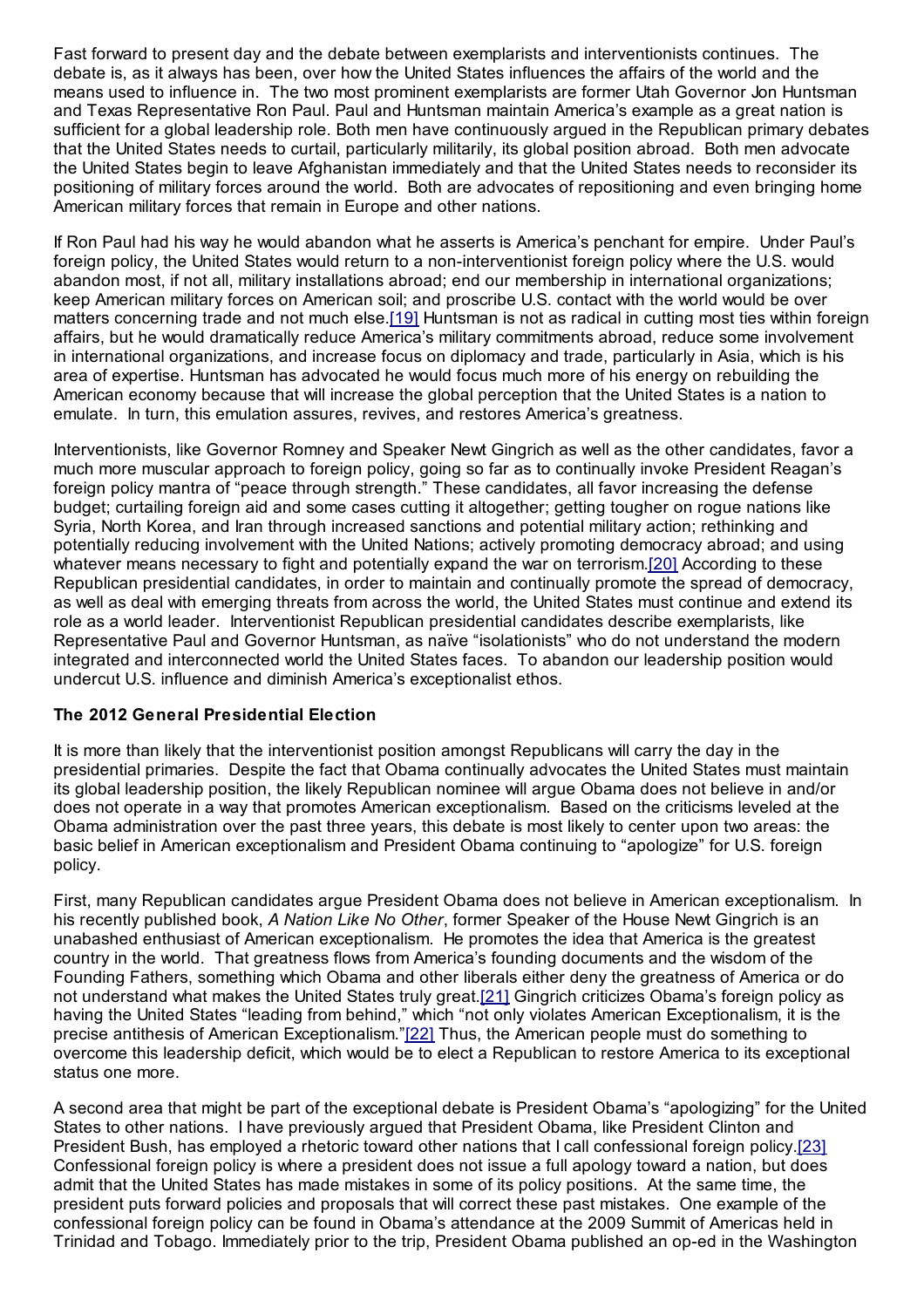*"Too often, the United States has not pursued and sustained engagement with our neighbors. We have been too easily distracted by other priorities and have failed to see that our own progress is tied directly to progress throughout the Americas.["\[24\]](http://www.e-ir.info/2011/12/10/american-exceptionalism-u-s-foreign-policy-and-the-2012-presidential-campaign/#_edn24)*

### One day later, Obama struck a similar tone at the opening ceremony of the Summit, observing:

*"I know that promises of partnership have gone unfulfilled in the past, and that trust has to be earned over time. While the United States has done much to promote peace and prosperity in the hemisphere, we have at times been disengaged, and at times sought to dictate our terms.["\[25\]](http://www.e-ir.info/2011/12/10/american-exceptionalism-u-s-foreign-policy-and-the-2012-presidential-campaign/#_edn25)*

Obama has also confessed America's "sins" toward Europe, the Middle East, and India. This rhetoric, actually helps Obama rebuild relationships with regions and nation-states across the world that have been damaged by American hubris and self-interest, much like it did with Clinton and Bush. It enhances American exceptionalism because the U.S. is willing to admit its mistakes, learn from them, and take a leadership position that would try to mitigate that wrongdoing in the future. As Obama put it,

*"if we are practicing what we preach and if we occasionally confess to having strayed from our values and our ideals, that strengthens our hand; that allows us to speak with greater moral force and clarity around these issues.["\[26\]](http://www.e-ir.info/2011/12/10/american-exceptionalism-u-s-foreign-policy-and-the-2012-presidential-campaign/#_edn26)*

Republican presidential candidates and conservatives in general have derided Obama's apology tours[.\[27\]](http://www.e-ir.info/2011/12/10/american-exceptionalism-u-s-foreign-policy-and-the-2012-presidential-campaign/#_edn27) For example, Mitt Romney observed that Obama's apologies undermine U.S. leadership because they make the United States look weak. Consequently, rogue nations and terrorist groups will think the United States is soft and not willing to engage in a fight. In confessing America's "sins" Obama is not promoting the greatness of America. As a result, it undercuts our leadership abroad, which diminishes America's exceptionalist ethos. Romney has pledged to never to apologize for America, consistently promote its greatness, and engage in policies at home and abroad that make the United States the envy of the world.[\[28\]](http://www.e-ir.info/2011/12/10/american-exceptionalism-u-s-foreign-policy-and-the-2012-presidential-campaign/#_edn28)

Finally, there will also be a definite debate over the specific means Republicans and Democrats would emphasize in their foreign policy, but as most observers have noted, many presidents, whether they be Democrats or Republicans, maintain and emphasize similar items in U.S. foreign policy. More than likely, as indicated in the campaign, Republican candidates will advocate a much more muscular foreign policy, where it appears that the Defense Department is the primary face of American global affairs; whereas Obama will continue to emphasize a much more multilateral approach to foreign affairs. While these differences are significant and important, one can detect the true differences in the debate over American exceptionalism in the subtle nuances both parties pronounce about America's role in the world.

—

The debate over American exceptionalism has only just begun. It appears to be at its apex during times of anxiety and crisis within the American polity. Hence, the current state of affairs in America makes the 2012 election season such a juncture. The task for informed citizens is to see where the ebb and flow of this debate will continue, how it affects domestic and foreign policy, and how it influences our relationship to the world around us.

*Jason A. Edwards is an Assistant Professor of Communication Studies at Bridgewater State University. He* is the author of [Navigating the Post Cold War World: President Clinton's Foreign Policy Rhetoric](http://www.amazon.com/Navigating-Post-Cold-War-World-Communication/dp/0739122266) and co*editor of the recently release[d The Rhetoric of American Exceptionalism: Critical Essays.](http://www.amazon.com/Rhetoric-American-Exceptionalism-Critical-Essays/dp/0786459700)*

[1]Barack Obama, "The President's News Conference in Strasbourg," *The American Presidency Project*, <http://www.presidency.ucsb.edu/ws/print.php?pid=85959>.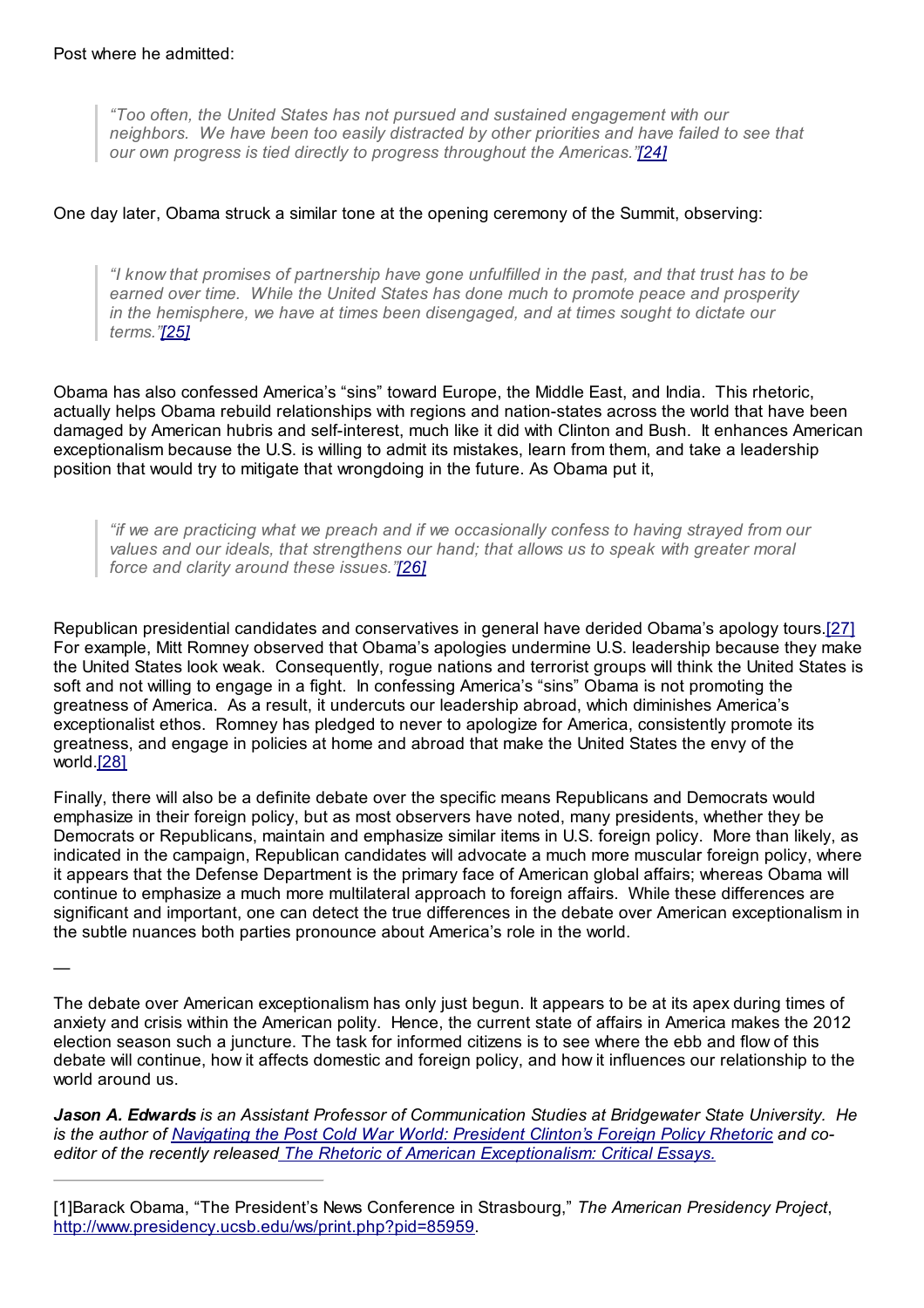[\[2\]](http://www.e-ir.info/2011/12/10/american-exceptionalism-u-s-foreign-policy-and-the-2012-presidential-campaign/#_ednref2) See Jason A. Edwards, "Contemporary Conservative Constructions of American Exceptionalism," *Contemporary Rhetoric* 1 (2011): 40-54.

[\[3\]](http://www.e-ir.info/2011/12/10/american-exceptionalism-u-s-foreign-policy-and-the-2012-presidential-campaign/#_ednref3) Mitt Romney, *No Apology: The Case for American Greatness* (New York. St. Martin's Press, 2010), 4-8.

[\[4\]](http://www.e-ir.info/2011/12/10/american-exceptionalism-u-s-foreign-policy-and-the-2012-presidential-campaign/#_ednref4) Susan Page, "America's Place in the World Could Play Part in 2012 Elections," *USA Today*, December 21, 2010, 1A; see also Newt Gingrich, *A Nation Like No Other: Why American Exceptionalism Matters* (New York: Regnery Publishing, 2011).

[\[5\]](http://www.e-ir.info/2011/12/10/american-exceptionalism-u-s-foreign-policy-and-the-2012-presidential-campaign/#_ednref5) Daniel T. Rodgers, "American Exceptionalism Revisited," *Raritan* 24 (2004): 21-47.

[\[6\]](http://www.e-ir.info/2011/12/10/american-exceptionalism-u-s-foreign-policy-and-the-2012-presidential-campaign/#_ednref6) Deborah Madsen, *American Exceptionalism* (Oxford, MS: University of Mississippi Press, 1998), 166.

[\[7\]](http://www.e-ir.info/2011/12/10/american-exceptionalism-u-s-foreign-policy-and-the-2012-presidential-campaign/#_ednref7) Madsen, *American Exceptionalism*, 2-3.

[\[8\]](http://www.e-ir.info/2011/12/10/american-exceptionalism-u-s-foreign-policy-and-the-2012-presidential-campaign/#_ednref8) Michael H. Hunt, *Ideology and U.S. Foreign Policy* (New Haven, CT: Yale University Press, 1988), 15.

[\[9\]](http://www.e-ir.info/2011/12/10/american-exceptionalism-u-s-foreign-policy-and-the-2012-presidential-campaign/#_ednref9)Henry Kissinger, *Diplomacy (*New York: Simon & Schuster, 1995), 17.

[\[10\]](http://www.e-ir.info/2011/12/10/american-exceptionalism-u-s-foreign-policy-and-the-2012-presidential-campaign/#_ednref10) Kissinger*, Diplomacy*, 17.

[\[11\]](http://www.e-ir.info/2011/12/10/american-exceptionalism-u-s-foreign-policy-and-the-2012-presidential-campaign/#_ednref11) Paul T. McCartney, "American Nationalism," 401.

[\[12\]](http://www.e-ir.info/2011/12/10/american-exceptionalism-u-s-foreign-policy-and-the-2012-presidential-campaign/#_ednref12) H.W. Brands, *What America Owes the World*: *The Struggle for the Soul of American Foreign Policy* (New York: Cambridge University Press, 1998), viii.

[\[13\]](http://www.e-ir.info/2011/12/10/american-exceptionalism-u-s-foreign-policy-and-the-2012-presidential-campaign/#_ednref13)Denise M. Bostdorff, *The Presidency and the Rhetoric of Foreign Crisis* (Columbia, SC: University of South Carolina Press, 1994).

[\[14\]](http://www.e-ir.info/2011/12/10/american-exceptionalism-u-s-foreign-policy-and-the-2012-presidential-campaign/#_ednref14) See Jason A. Edwards, *Navigating the Post Cold War World: President Clinton's Foreign Policy Rhetoric* (Lanham, MD: Rowman and Littlefield, 2008); Jason A. Edwards, "The Fight Over the League of Nations: Rhetorical Tension in America's Exceptionalism Narratives," *Ohio Communication Journal* 47 (2009): 265- 282; Jason A. Edwards, "Debating America's Role in the World: Representative Ron Paul's Exceptionalist Jeremiad," *American Behavioral Scientist* (2011): 253-269.

[\[15\]](http://www.e-ir.info/2011/12/10/american-exceptionalism-u-s-foreign-policy-and-the-2012-presidential-campaign/#_ednref15) See Karl K. Schonberg, *Pursuing the National Interest: Moments of Transition in Twentieth Century American Foreign Policy* (New York: Palgrave, 2003).

[\[16\]](http://www.e-ir.info/2011/12/10/american-exceptionalism-u-s-foreign-policy-and-the-2012-presidential-campaign/#_ednref16) Edwards, "Debating America's Role in the World."

[\[17\]](http://www.e-ir.info/2011/12/10/american-exceptionalism-u-s-foreign-policy-and-the-2012-presidential-campaign/#_ednref17) Edwards, "Debating America's Role in the World."

[\[18\]](http://www.e-ir.info/2011/12/10/american-exceptionalism-u-s-foreign-policy-and-the-2012-presidential-campaign/#_ednref18) Michael J. Hogan, *A Cross of Iron: Harry Truman and the Orgins of the National Security State 1945- 1954* (New York: Cambridge University Press, 1998); Julian E. Zelizer, *Arsenal of Democracy: The Politics of National Security—From World War II to the War on Terrorism* (New York: Basic Books, 2010).

[\[19\]](http://www.e-ir.info/2011/12/10/american-exceptionalism-u-s-foreign-policy-and-the-2012-presidential-campaign/#_ednref19) Edwards, "Debating America's Role in the World."

[\[20\]](http://www.e-ir.info/2011/12/10/american-exceptionalism-u-s-foreign-policy-and-the-2012-presidential-campaign/#_ednref20) Edwards, "Contemporary Conservative Constructions of American Exceptionalism."

[\[21\]](http://www.e-ir.info/2011/12/10/american-exceptionalism-u-s-foreign-policy-and-the-2012-presidential-campaign/#_ednref21) Gingrich, *A Nation Like No Other*; Edwards, "Contemporary Constructions of American Exceptionalism."

[\[22\]](http://www.e-ir.info/2011/12/10/american-exceptionalism-u-s-foreign-policy-and-the-2012-presidential-campaign/#_ednref22) Gingrich, *A Nation Like No Other*, 178.

[\[23\]](http://www.e-ir.info/2011/12/10/american-exceptionalism-u-s-foreign-policy-and-the-2012-presidential-campaign/#_ednref23) Edwards, *Navigating the Post Cold War World*; Jason A. Edwards, "Resetting America's Role in the World: President Obama's Rhetoric of Democratic Exceptionalism," in *Obama's Burden* ed. by Jennifer Mercieca and Justin Vaughn (College Station, TX: Texas A&M University Press, forthcoming).

[\[24\]](http://www.e-ir.info/2011/12/10/american-exceptionalism-u-s-foreign-policy-and-the-2012-presidential-campaign/#_ednref24) Barack Obama, "Op-Ed by President Obama: 'Choosing a Better Future in the Americas," April 16, [2009, http://www.whitehouse.gove/the\\_press\\_office/Op-ed-by-President-Obama-Choosing-a-Better-Future](http://www.whitehouse.gove/the_press_office/Op-ed-by-President-Obama-Choosing-a-Better-Future-in-the-Americas)in-the-Americas, paragraph 2.

[\[25\]](http://www.e-ir.info/2011/12/10/american-exceptionalism-u-s-foreign-policy-and-the-2012-presidential-campaign/#_ednref25)Barack Obama, "Remarks by the President at the Summit of the Americas," *The American Presidency Project*, April 17, 2009, paragraph 4.

[\[26\]](http://www.e-ir.info/2011/12/10/american-exceptionalism-u-s-foreign-policy-and-the-2012-presidential-campaign/#_ednref26) Barack Obama, "President Obama Holds News Conference at End of Latin Summit," *Congressional Quaterly Politics*, April 19, 2009,<http://www.cqpolitics.com/wmspage.cfm?docID=news-000003098429>,